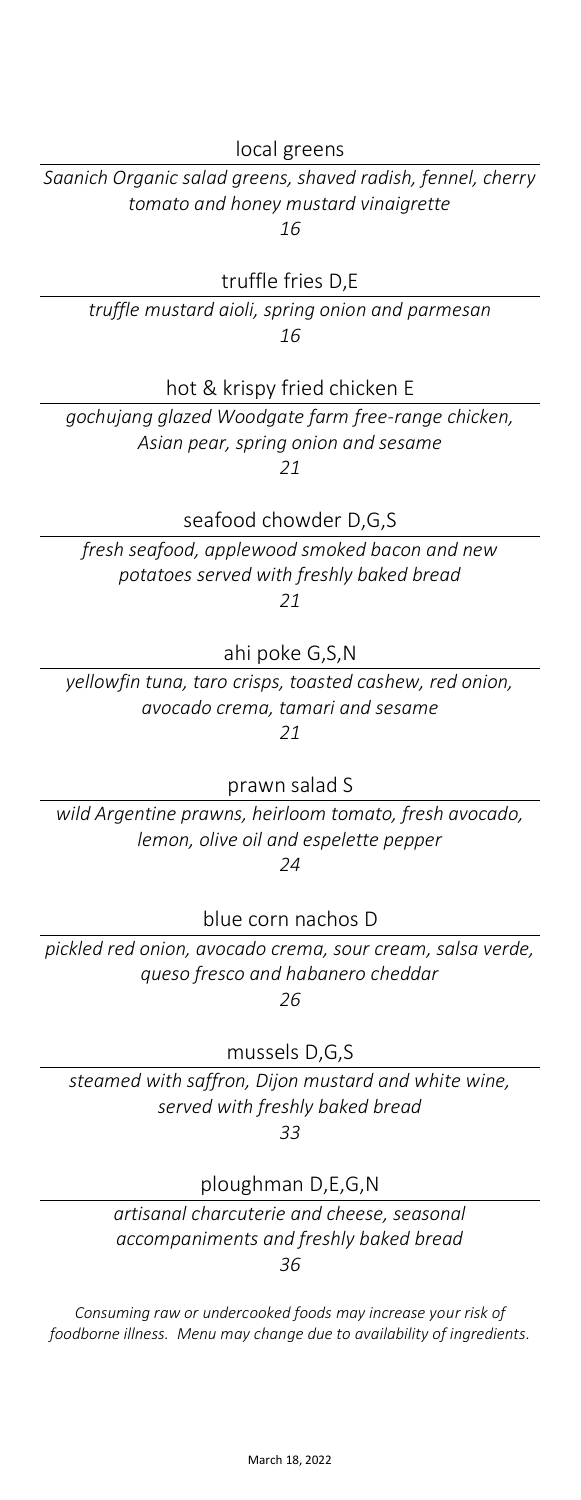### grass fed beef burger D,E,G

*bread and butter pickles, tomato onion jam, truffle mustard aioli, Saanich organic greens, sesame brioche bun, choice of fries or local greens 26*

very good butcher's smokin' bean burger D,E,G

*bread and butter pickles, tomato onion jam, truffle mustard aioli, Saanich organic greens, sesame brioche bun, choice of fries or local greens 24*

pulled BBQ chicken sandwich E,G

*Woodgate farm free-range chicken, bread and butter pickles, creamy coleslaw, sesame brioche bun, choice of fries or local greens 26*

seafood spaghetti D,E,G,S

*fresh pasta with sauteed prawns, mussels and clams in garlic, tomato and white wine 33*

spaghetti carbonara D,E,G

*fresh pasta with applewood smoked bacon, black pepper, egg yolk, parmesan and broccolini 26*

fish & chips G,E,S

*wild pacific ling cod, house cut fries and caper dill aioli 23/29*

gochujang glazed tofu donburi

*steamed haiga mai rice, avocado, cucumber and sesame roast mushrooms 25*

cobb salad D,E

*Saanich Organic salad greens, applewood smoked bacon, tomato, avocado, cucumber, red onion, blue cheese and boiled free-range organic hen's egg*

*21*

L U N C H F E A T U R E S *S contains fish or shellfish | N contains nuts available weekdays from 11am-2pm please inform your server of any food allergies or dietary restrictions. D contains dairy | G contains gluten | E contains eggs Other allergens may be present,*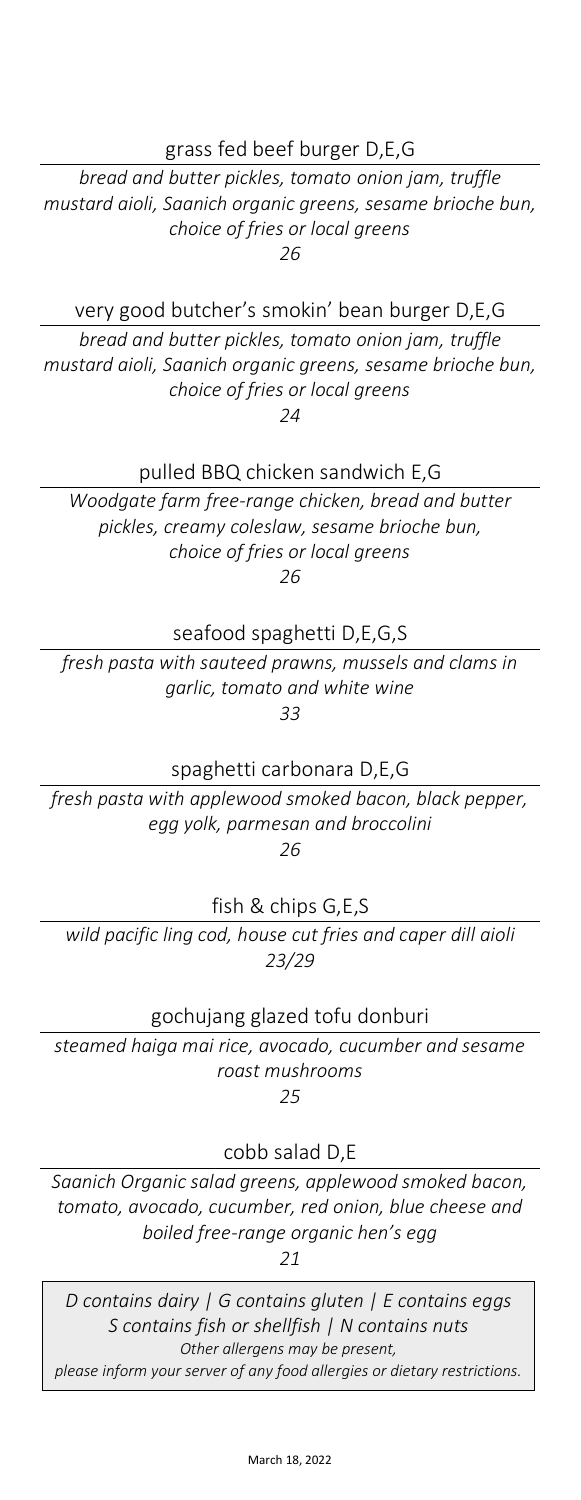# LUNCH FEATURES

*available weekdays from 11am-2pm*

maple & bacon wings

*Woodgate farm free-range chicken wings glazed with applewood smoked bacon, black pepper and maple syrup 21*

butter chicken D,G

*marinated Woodgate farm free-range chicken, house made naan and chickpea salad 21*

## D INNER FEATURES

*available after 5pm daily*

steak & chips D

*charbroiled 8oz. New York Strip, house cut fries and peppercorn sauce*

*46*

grilled BC salmon D,S

*crushed new potatoes, artichokes and green olive sauce 36*

pan-roast chicken breast D

*Woodgate Farm free-range chicken, parmesan polenta croquettes and smoked tomato coulis 36*

A D D I T I O N S

*sauteed prawns 12 | half avocado 6 grilled Island Farmhouse free-run chicken breast 12 house cut fries 6/8 | fresh baked bread 5 Applewood Smoked cheddar 5 | thick sliced bacon 5 additional side fries or local greens 5*

*Consuming raw or undercooked foods may increase your risk of foodborne illness. Menu may change due to availability of ingredients.*